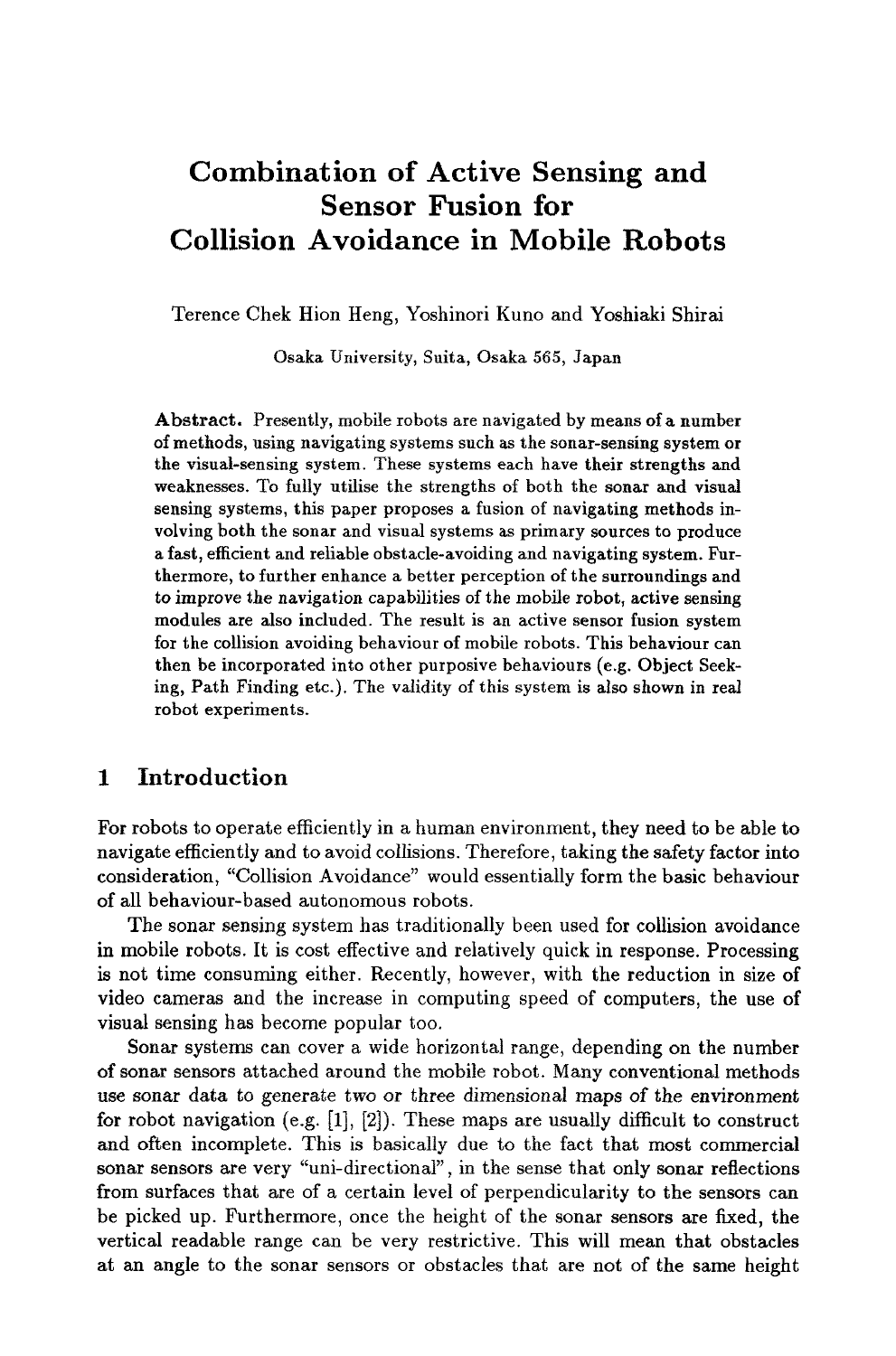as the sonar sensors will not be correctly represented in the generated maps. Nakamura et al. [3] proposed a statistical map representation method that is robust to sensor noise. Still, it does not solve the problems mentioned above, which is basically due to the low-levelness of sonar data.

On the other hand, although the visual sensing system supplies a rich input of data about the surrounding environment which can enable mobile robots to navigate competently (e.g. [4], [5]), processing of images is invariably timeconsuming, and the horizontal range is fairly limited too. Calculation of optical flows is effective in getting an accurate understanding of the environment [6]. However, as it is time-consuming and error-prone due to noise, it cannot be applied efficiently to the navigation of a mobile robot in an environment with moving objects. Liu et al. [7] proposed the Image Gradient Evolution (IGE) for a faster processing of images over the conventional methods of computing optical flows. Still, it might not be fast enough for the mobile robot to avoid moving obstacles during real-time running in a constantly changing environment. Cheng and Zelinsky [8] experimented obstacle-avoidance successfully with their Yamabico robot by locating free space using template matching of the floor. This would mean that in an office environment where the floor might be cluttered with pieces of paper or where the carpet might not be of a uniform design, this method would lose its practicality and efficiency. Simple single-camera (monocular) setups are further restricted due to the fact that the depth of the environment could not be calculated efficiently. I.R.Nourbakhsh et al. [9] experimented successfully with their Nomad 150 robot by getting depth information about the environment and navigating accordingly. They did so by varying the foci of their cameras. Though simple, four cameras were needed for their set-up. Thus, in a constantly changing environment, the visual system alone may not be sufficient.

Hence, a combination of both sonar and visual systems might improve the overall navigating capabilities of the mobile robot. Still, there might be situations whereby conclusive data do not exist. For example, a flat piece of object (which the robot can safely run over) might be interpreted as an obstacle, or a thin rod protruding from the ground might be mistaken for a line drawn on the floor. Here, we introduce active sensing modules, whereby if the mobile robot encounters such situations, it will do an active sensing of the surrounding area using both the sonar and visual systems. In this way, through active sensor fusion [10], the robot will be able to navigate more intelligently in a real-life situation.

This paper presents this active senor fusion system and shows its validity in real robot experiments.

## 2 Active Sensor Fusion System

A block diagram of the active sensor fusion system is shown in Fig. 1. Basically, there are four modules: the sonar sensor module, the visual module, the situation assessment module and the movement module. These modules are individually sub-divided into sub-modules.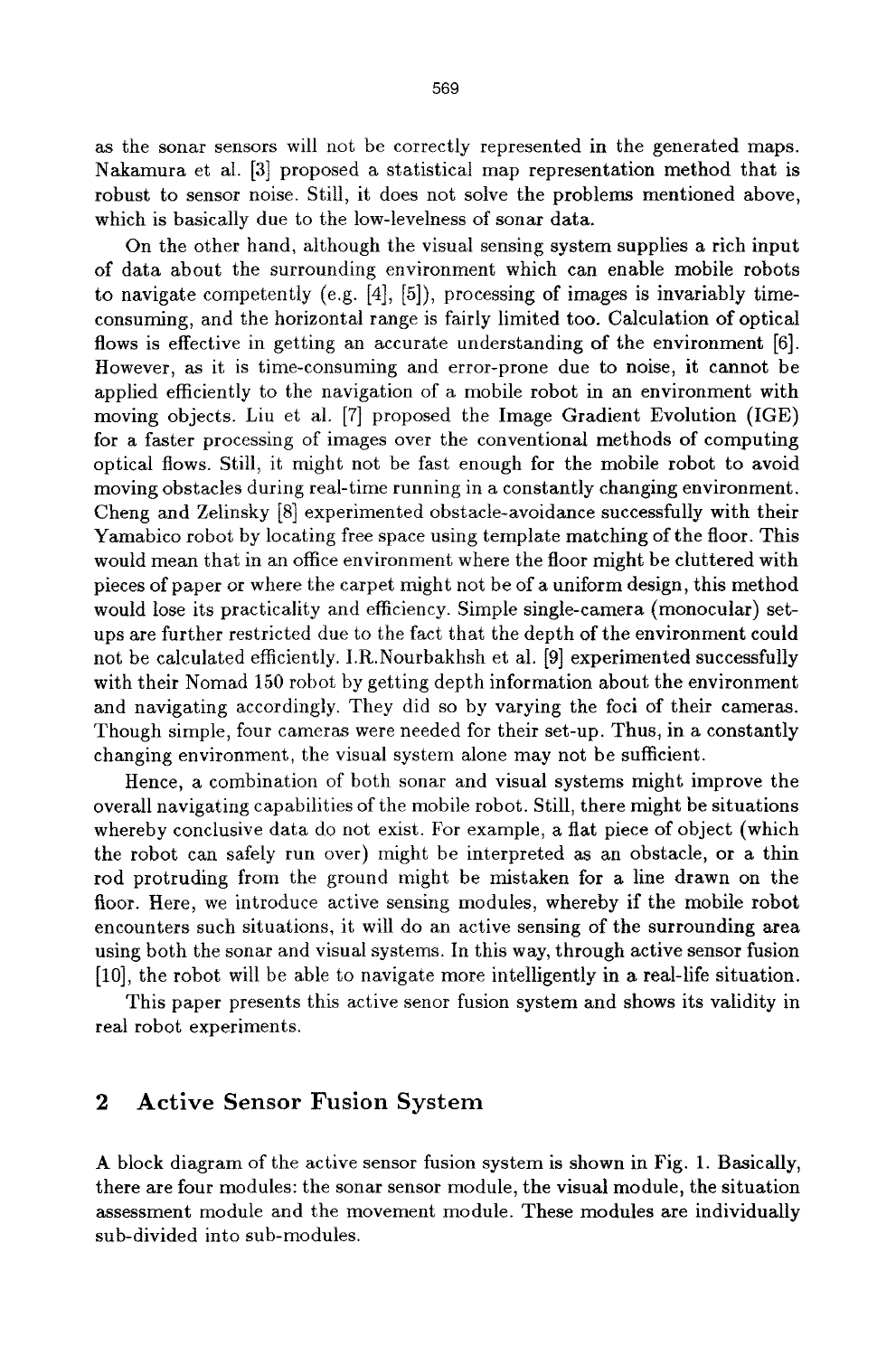

Fig. 1. Active sensor fusion system

The first two main modules are "sensing modules" and all the data collected by these two modules are relayed to the situation assessment module, which will decide on an appropriate action or reaction (based on past and present data) and which will in turn, pass an order to the movement module. In our system, there are three possible situations: a no-threat situation, a future-threat situation and an immediate-threat situation. If at any point of time, an immediate threat is detected by any one of the modules(sub-modules), priority will be given to the situation assessment module to take immediate evasive measures. A futurethreat situation would mean that although there are obstacles detected, they pose no immediate danger to the robot and so they can be avoided gradually or be ignored (if they do not lie in the robot's path of motion). These data can also be used to avoid obstacles more efficiently. For example, we would want the robot to avoid in the direction away from a crowded area and not towards it. In a no-threat situation, the robot is free to move forward. Furthermore, considering the fact that the mobile robot can safely run over flat objects like paper and carpets in an office or laboratory environment, once edges near to the mobile robot are detected, active visual and sonar sensing will be carried out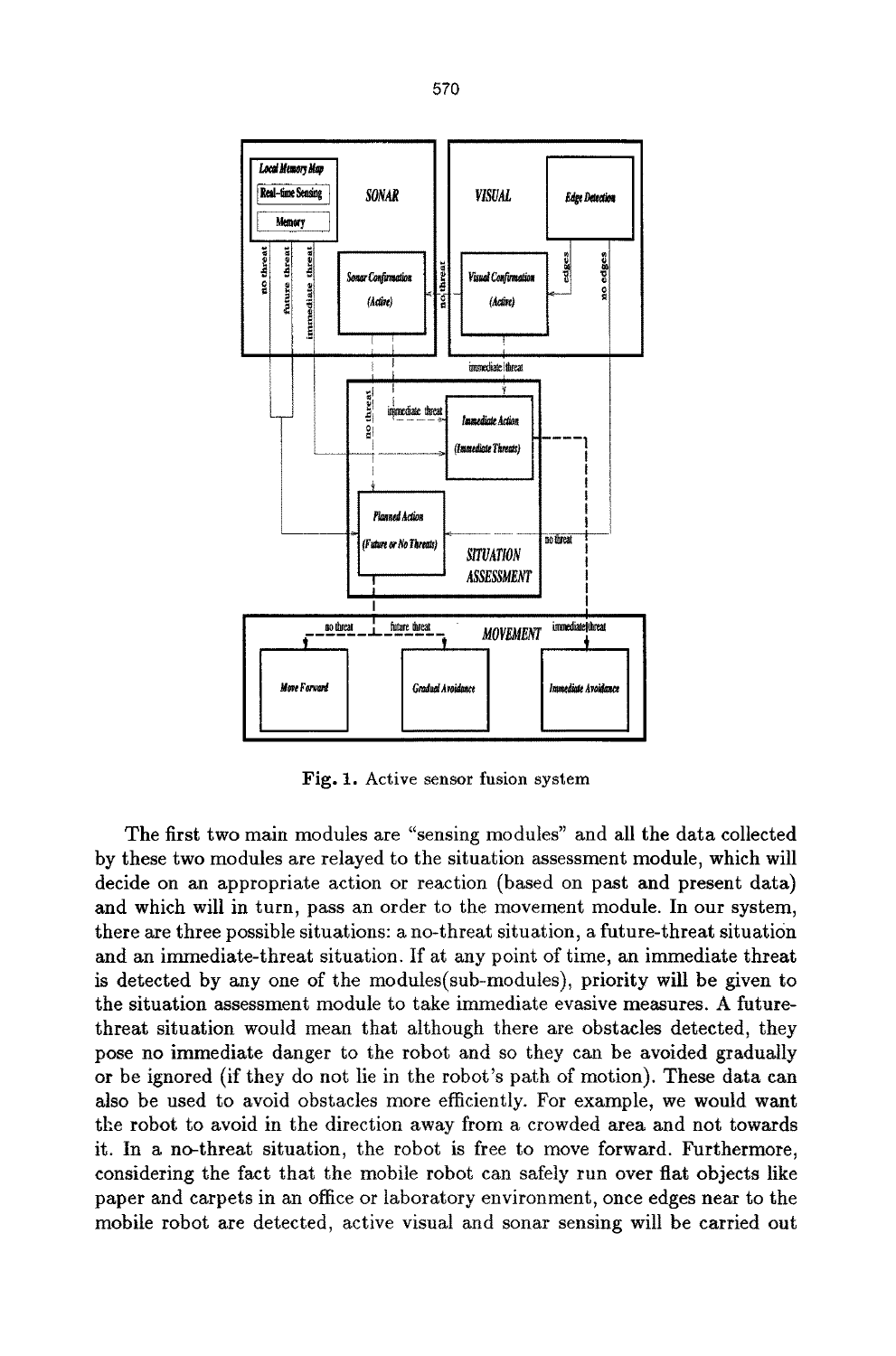respectively to further assess the situation. If the active visual sensing fails to confirm the existence of a real threat (i.e. the detected object could be flat on the floor), active sonar sensing will then be carried out to further ensure that the path is clear, and the appropriate actions can then be made. On the other hand, if the existence of a real threat is confirmed at any point of time, immediate avoiding actions will be taken. The robot will proceed forward only when a clear path is confirmed. Both visual and sonar data are combined with active sensing to ensure safe navigation of the mobile robot.

# **3 Visual Sensing**

The camera is normally set at a horizontal position to enhance its usage by other modules of behaviour like for example "Object Seeking". Images taken are tested for edges and as the lower part of the images corresponds to the immediate front floor space of the robot, any edges detected in this region will be interpreted as possible threats. In such cases, visual confirmation will be carried out to verify the situation.

### 3.1 Edge Detection

Images taken are processed as follows: First, using a Sobel operator, edges are detected and an "edge" image is obtained. Then, through a process of labelling, continuous line segments are labelled. Finally, line segments that are shorter than a certain threshold length are removed, leaving only the long edges behind. This is to remove background noises and noises caused by small debris on the floor. Scanning is then carried out on the bottom part of the processed images, which corresponds to the floor space immediately in front of the mobile robot. If any edges are detected in this region, they will be considered as possible threats.

### 3.2 Visual Confirmation (Active)

In this process, the robot stops, tilts the camera to face the immediate front floor space, takes an image, moves slightly forward (about 200mm) to take another image and then tilts the camera back to the original horizontal position. The two images that were taken are then transformed to plan view (bird's eye view) using the following transformation [8] (see Fig. 2).

$$
y = max_y + blind_y - \frac{height}{tan[\theta + \frac{pixel_y}{screen_y}(\alpha - \theta)]}
$$

$$
x = \frac{max_x}{2} - (max_y + blind_y - y)tan((\frac{1}{2} - \frac{pixel_x}{screen_x})\beta)
$$

The two transformed images are then each divided into an appropriate number of vertical sections and the sizes (vertical lengths) of the contents of each section are compared. By applying the principle of "Focus Of Expansion" (FOE),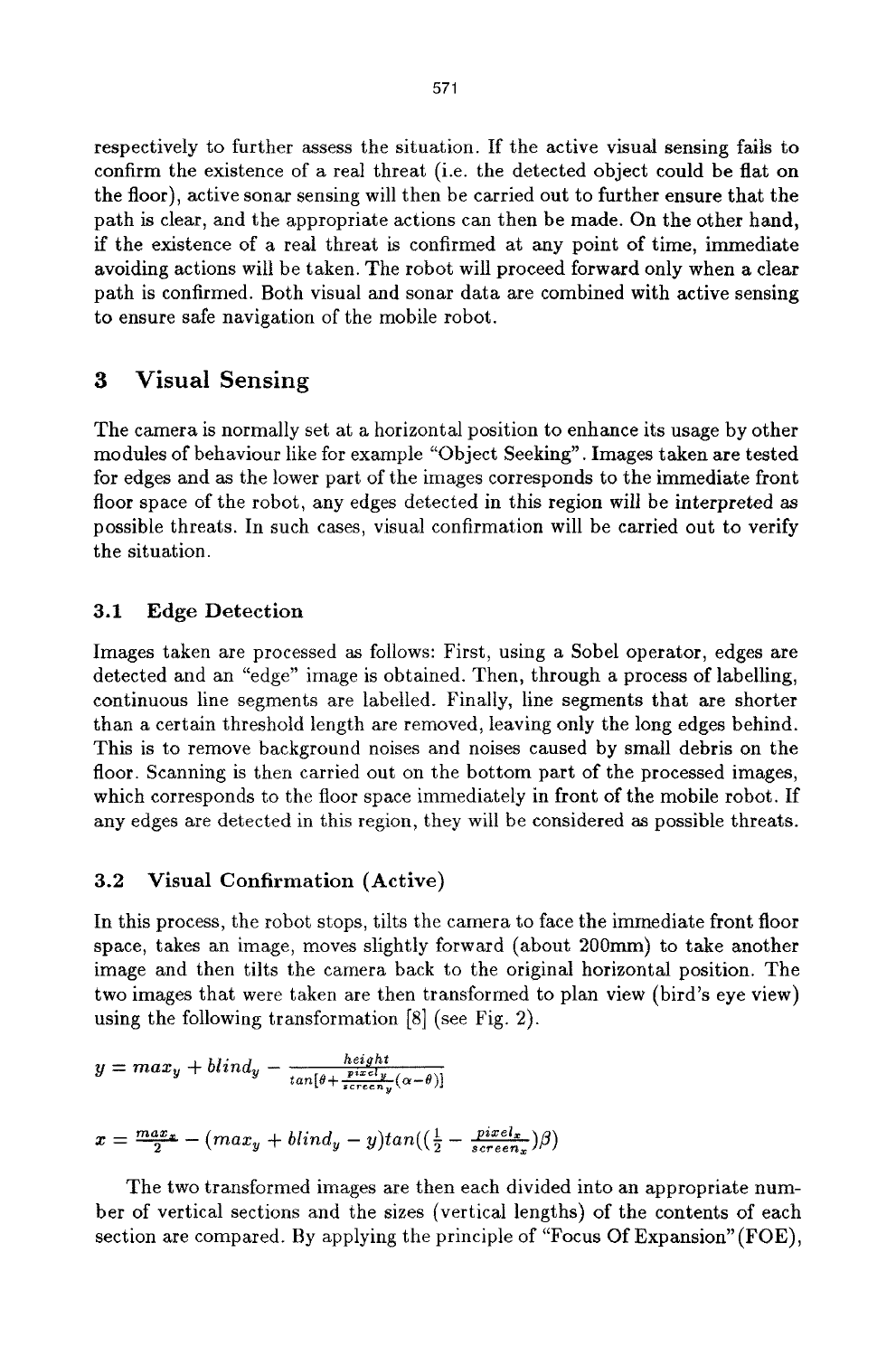a big change in size (length) would imply a relatively big expansion factor, which in turn, would imply that the object in question would most likely be an obstacle. When this happens, the obstacle will be taken as an immediate threat, because the robot had already moved nearer to the obstacle to take the second image. On the other hand, a small change in expansion factor would imply that there is a likelihood that the object in question might be a part of the floor. When this happens, sonar confirmation (which will be mentioned later) will be carried out.



Fig. 2. Transformation to plan view

This process is applied to the situation shown in Fig. 3 (a) in which a piece of paper is lying on the floor beside a box, which is too low for sonar detection. The results are shown in Figs. 3 (b) and (c), and as can be seen by comparing the two images taken from two differing distances, the box has a distinctively greater change in size than the piece of paper.

## 4 Sonar Sensing

The real-time sonar sensing module and the memory module can be grouped into a "Local Memory Map" sub-module, where rather than trying to build a global map of the surrounding, only relative distances of detected threats are recorded. The sonar active confirmation sub-module is used for the confirmation of visual data when ambiguous situations arise.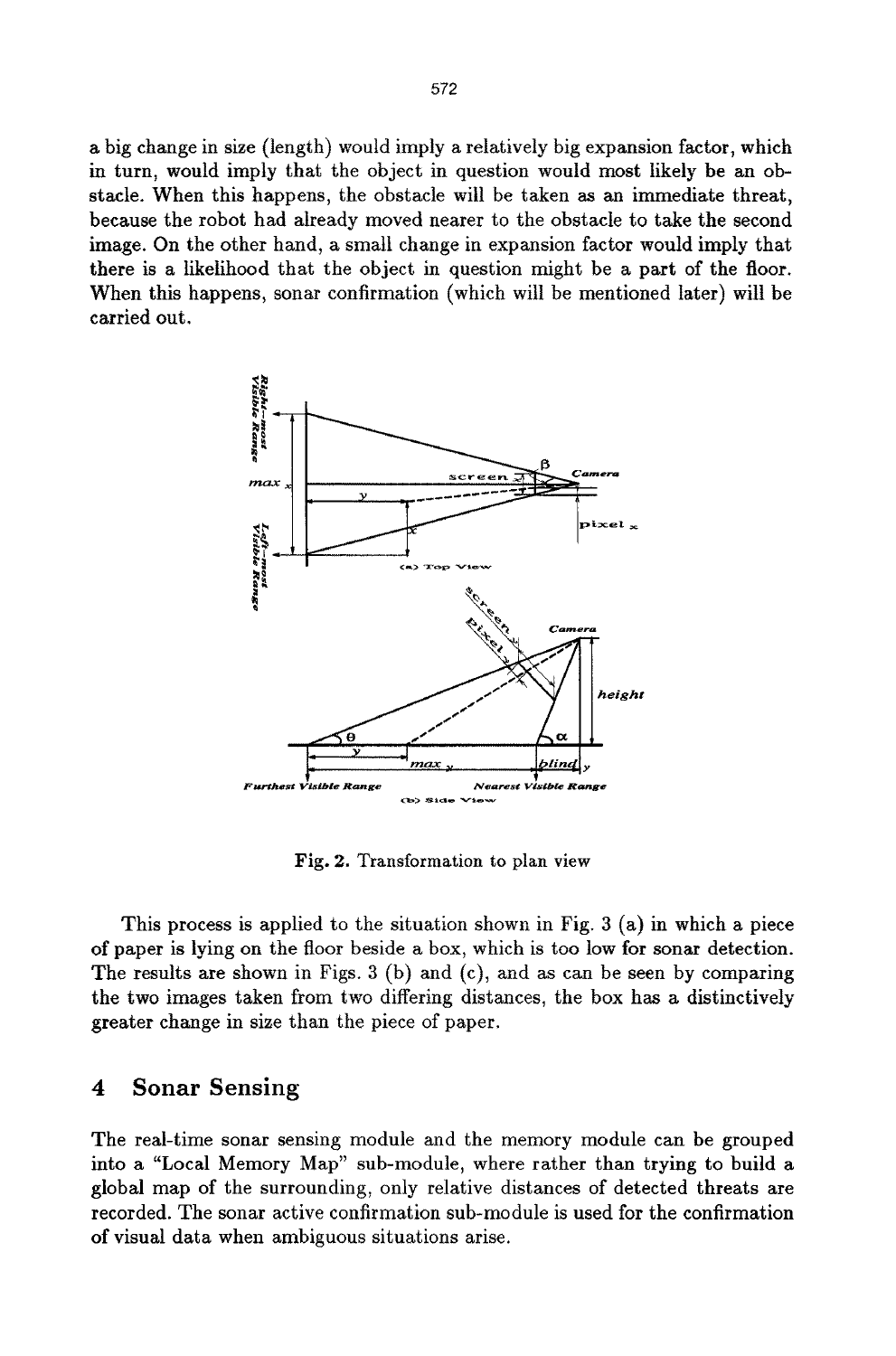

(a) Camera view (near) (b) Plan view (far) (c) Plan view (near)

#### Fig. 3. Visual confirmation

## 4.1 Local Memory Map (Real-time & Memory)

When objects at a distance that is closer than an appropriate "near" threshold range are detected, they are classified as "immediate threats". If they are beyond an appropriate *"far"* threshold range, they are "no threats". Any obstacles detected in between those two threshold ranges are classified as "future threats". Whenever an immediate threat is sensed by any of the sonar sensors through real-time sensing, immediate action is taken. This is effective for fast moving obstacles like humans and other mobile robots. However, sonar sensing is not consistently accurate. A previously detected obstacle might evade detection as the mobile robot moves nearer towards it, due to the change in orientation of the reflecting surfaces. To counter this problem, even when objects not presenting any immediate danger are detected, their distances are recorded. This set of data can then be used later to avoid threats not detected by real-time sonar sensing. This memory is also useful in the planning of the direction to avoid during avoidance. For example, when caught in a crowded spot, we would want the robot to avoid efficiently in the direction of a less crowded area in one smooth turn rather than in an unplanned trial-and-error series of turns, which eventually might land the robot in an even tighter spot.

### 4.2 Sonar Confirmation (Active)

In the situation presented in Fig. 4, a long thin rod-like structure protruding from the floor is placed beside a line-partition of the flooring. If the thin rod were short, it will be detected by the visual confirmation module. In this particular situation, however, both will appear as long straight lines in the two processed images taken during visual confirmation. As there are little or no apparent changes in lengths, the rod might not be interpreted as a threat. Furthermore, as the reflecting surface of the thin rod is small, it might avoid detection by the Local Memory Map of the Sonar module.

In a situation like this, active sonar confirmation will be carried out for a fail-safe verification. In this process, the robot will rotate (left and right) on the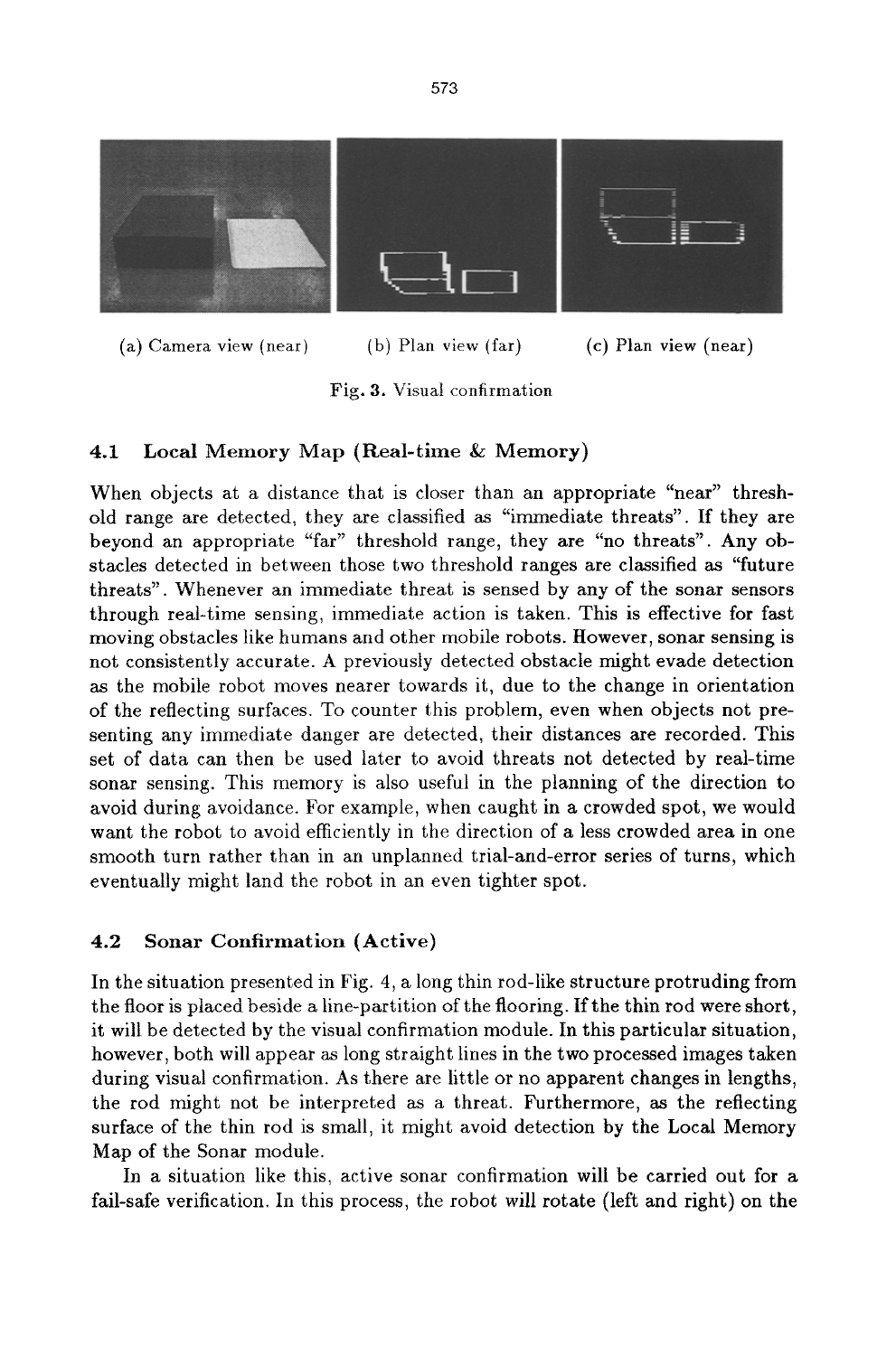

Fig. 4. An ambiguous situation

spot to confirm if there is ample space ahead for forward movement or if there are any obstacles. The rotation is necessary to ensure a wider angle of collected data and to improve reliability. In this way, the chances of detecting the thin rod (or any other similar structures) wilt be higher. If any obstacles are detected here, they will be taken as immediate threats, because the robot had already moved closer to the obstacle during the active visual confirmation process. On the other hand, if no threats are detected, the robot will proceed forward.

# **5 Experiments**

We installed the active sensor fusion system in a small mobile robot, experimenting with the collision avoidance behaviour of the robot. Figure 5 shows an experimental setup consisting of (from left to right) a low-lying box, a length of wire, a long thin rod and a piece of paper enclosed by two big boxes (on the extreme left and right ends of Fig. 5) serving as walls.

Our robot was made to move randomly within the confines of the above setup, and collision avoidance was successful. The low-lying box, together with the length of wire, were detected visually, and active visual sensing confirmed them to be obstacles. Although the long thin rod was detected visually, visual confirmation was not successful. This was covered by sonar confirmation, which managed to detect it. The piece of paper was detected and successfully confirmed as a no-threat by visual and the robot was able to run over it. The walls were avoided by the direct sensing and memory of sonar. The results of this experiment are tabulated in Table 1.

# **6 Conclusions**

Although we have tried using the sonar system and the visual system separately for collision avoidance, the results from the above experiments clearly show that by utilising both systems and applying active sensing to adapt to differing situations, a high level of competent collision avoidance behaviour can be achieved. This behaviour can then be incorporated into other behaviours to achieve a higher level of intelligence in behaviour-based robots.